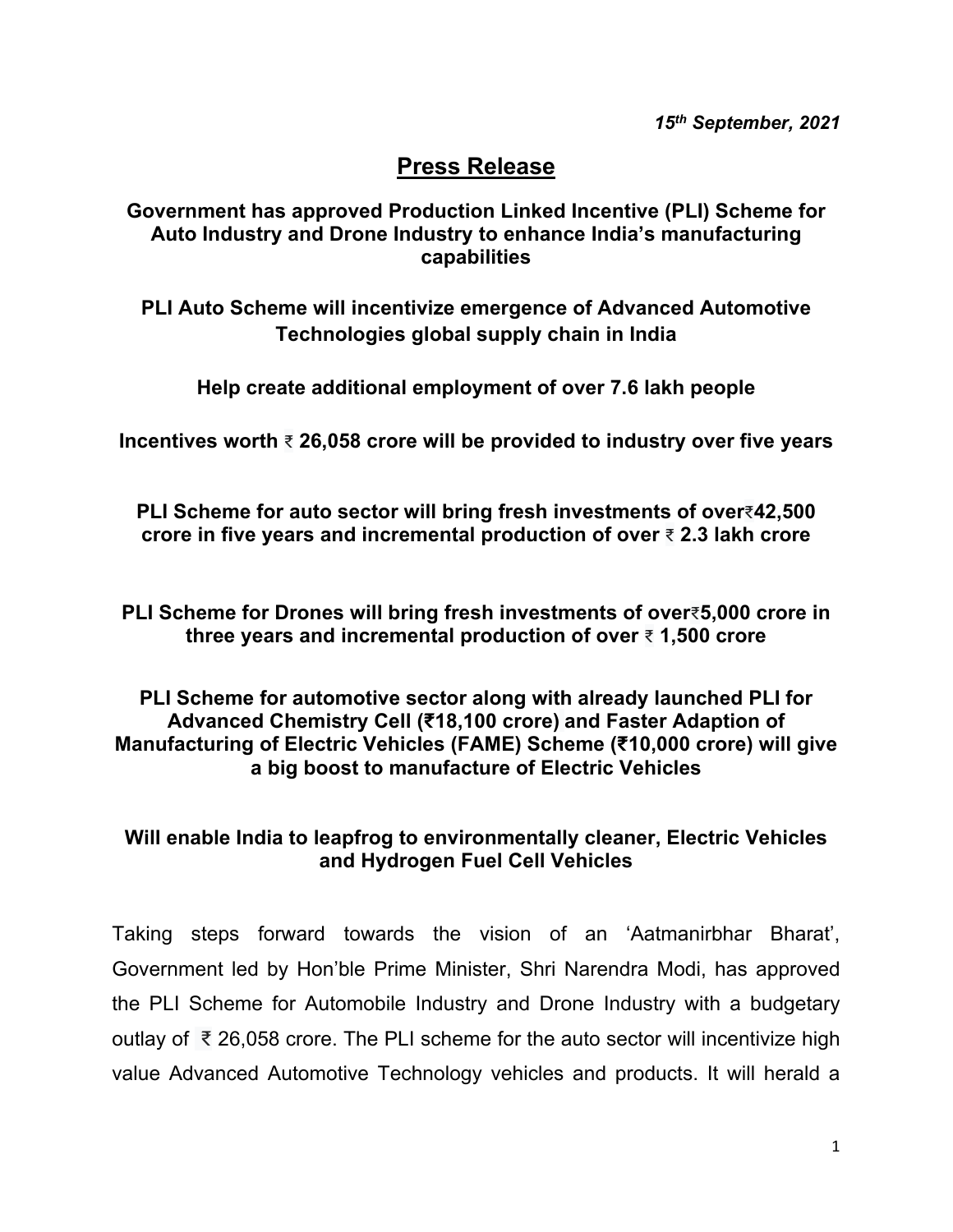new age in higher technology, more efficient and green automotive manufacturing.

PLI Scheme for Automobile Industry and Drone Industry is part of the overall announcement of PLI Schemes for 13 sectors made earlier during the Union Budget 2021-22, with an outlay of ₹ 1.97 lakh crore. With the announcement of PLI Schemes for 13 sectors, minimum additional production in India is expected to be around ₹ 37.5 lakh crore over 5 years and minimum expected additional employment over 5 years is nearly 1 crore.

The PLI Scheme for the auto sector envisages to overcome the cost disabilities to the industry for manufacture of Advanced Automotive Technology products in India. The incentive structure will encourage industry to make fresh investments for indigenous global supply chain of Advanced Automotive Technology products. It is estimated that over a period of five years, the PLI Scheme for Automobile and Auto Components Industry will lead to fresh investment of over ₹42,500 crore, incremental production of over ₹2.3 lakh crore and will create additional employment opportunities of over 7.5 lakh jobs. Further this will increase India's share in global automotive trade.

The PLI Scheme for auto sector is open to existing automotive companies as well as new investors who are currently not in automobile or auto component manufacturing business. The scheme has two components viz Champion OEM Incentive Scheme and Component Champion Incentive Scheme. The Champion OEM Incentive scheme is a 'sales value linked' scheme, applicable on Battery Electric Vehicles and Hydrogen Fuel Cell Vehicles of all segments. The Component Champion Incentive scheme is a 'sales value linked' scheme, applicable on Advanced Automotive Technology components of vehicles,